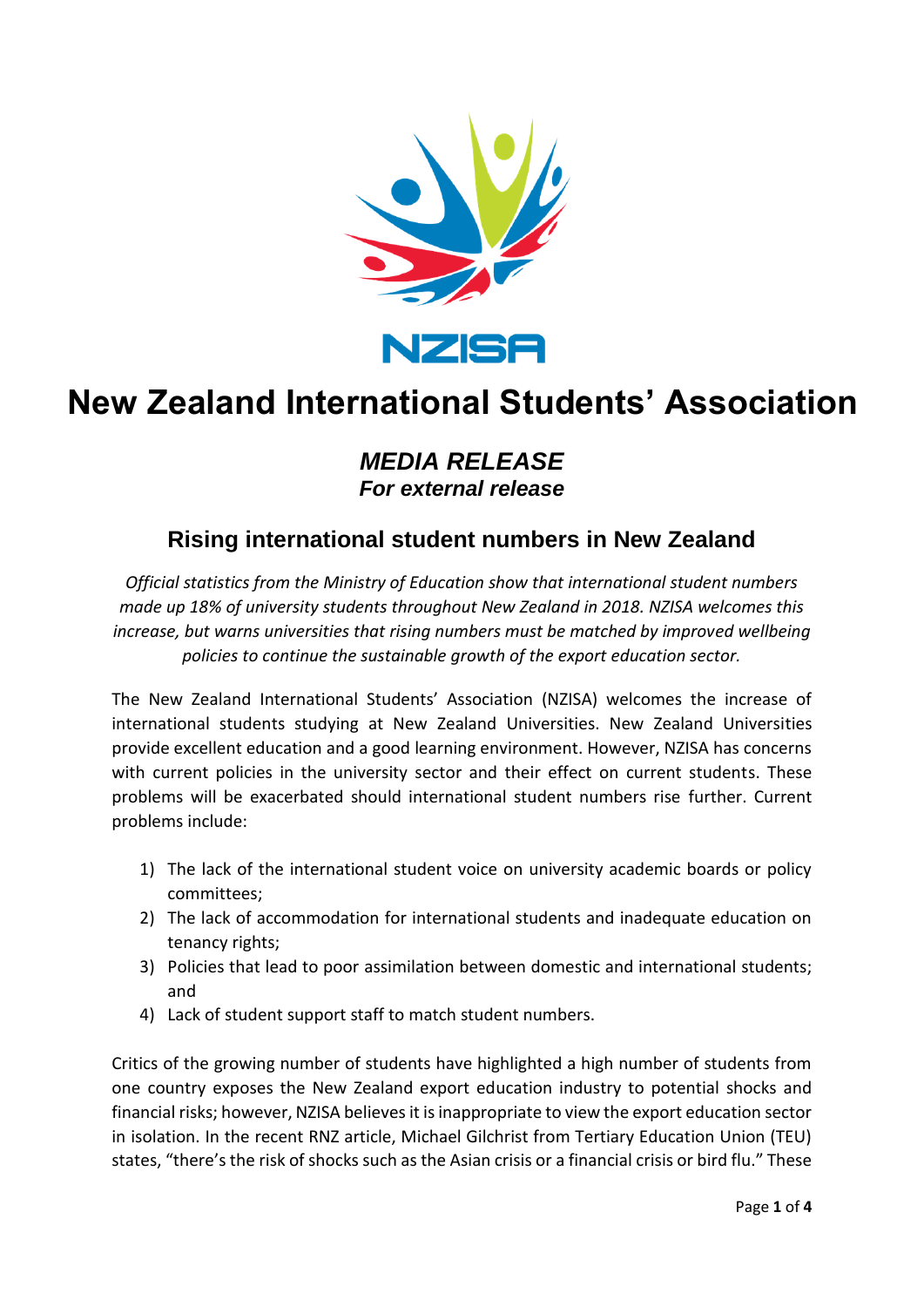risks would not only impact the export education sector, but *all* of New Zealand's export sector. These issues simply highlight the problems of an export country, but speak very little towards the problems that we actually have in the export education sector. If institutions focused less on marketing and rapid recruitment of students, and more on sustainable growth then the risk of a crisis would be mitigated. The issues arise out of the lack of sufficient policies aimed at international students within the sector, and are a result of the once prevailing "cash cow" attitude that was held towards international students. If universities stopped relying on international students to plug the revenue gap from decreasing domestic enrolments, then financial risks could be mitigated.

Mr Gilchrist further suggests "a limit [on international students from one region] would ensure institutions provide a high-value experience and were focused on domestic students." A limit is a cap, a quota, a ban on future international students when intakes exceed an arbitrary number. NZISA views such statements as borderline racist and ignorant of the export education sector. A cap is extremely likely to have diplomatic repercussions for New Zealand. This attitude also highlights the sector's current stance on international students. On the one hand, it is acceptable for institutions to charge exorbitant fees for international students, on the other, institutions are encouraged to focus on domestic students. This is the very problem we have – there is a systematic division between domestic and international students that drives a wedge between them.

A limit would be counterproductive and simply cause more issues for international students. While a limit may ensure less reliance by universities on one geographic region, it completely ignores the wellbeing of future students. NZISA, through the discussion with our representatives, and various embassies, has come to the conclusion that a limit would simply drive up immigration fraud and the use of dodgy education agents. Exploitative agents will market university placements as coveted, charge high fees and employ unethical means to secure placements in our universities. This is something that would not only harm the longterm reputation of our sector, but also our future students.

Universities cannot realistically expect to solve the problems that international students face if they do not routinely consult international student representatives during academic board meetings, policy committees, and in working groups. NZISA has noticed a worrying trend throughout New Zealand, with only a few universities actually including international students in decision making bodies. The University of Auckland and the University of Otago are leading the change on this issue, the institutions respective international student officers (who are elected by the student body) sit on multiple committees and boards. The University of Auckland has even established a sexual harassment committee. This is a topic that is often brushed under the rug by many universities, and never addressed in the open. Currently, Victoria University of Wellington, Lincoln University, and Waikato University have zero international students on relevant academic boards, committees, or working groups. Ignoring the student voice will continue to create a disconnect between policies enacted by the university management and the needs of international students.

Universities are currently grappling with accommodation shortages, especially with adequate and affordable accommodations, not only for first year students but also returning students.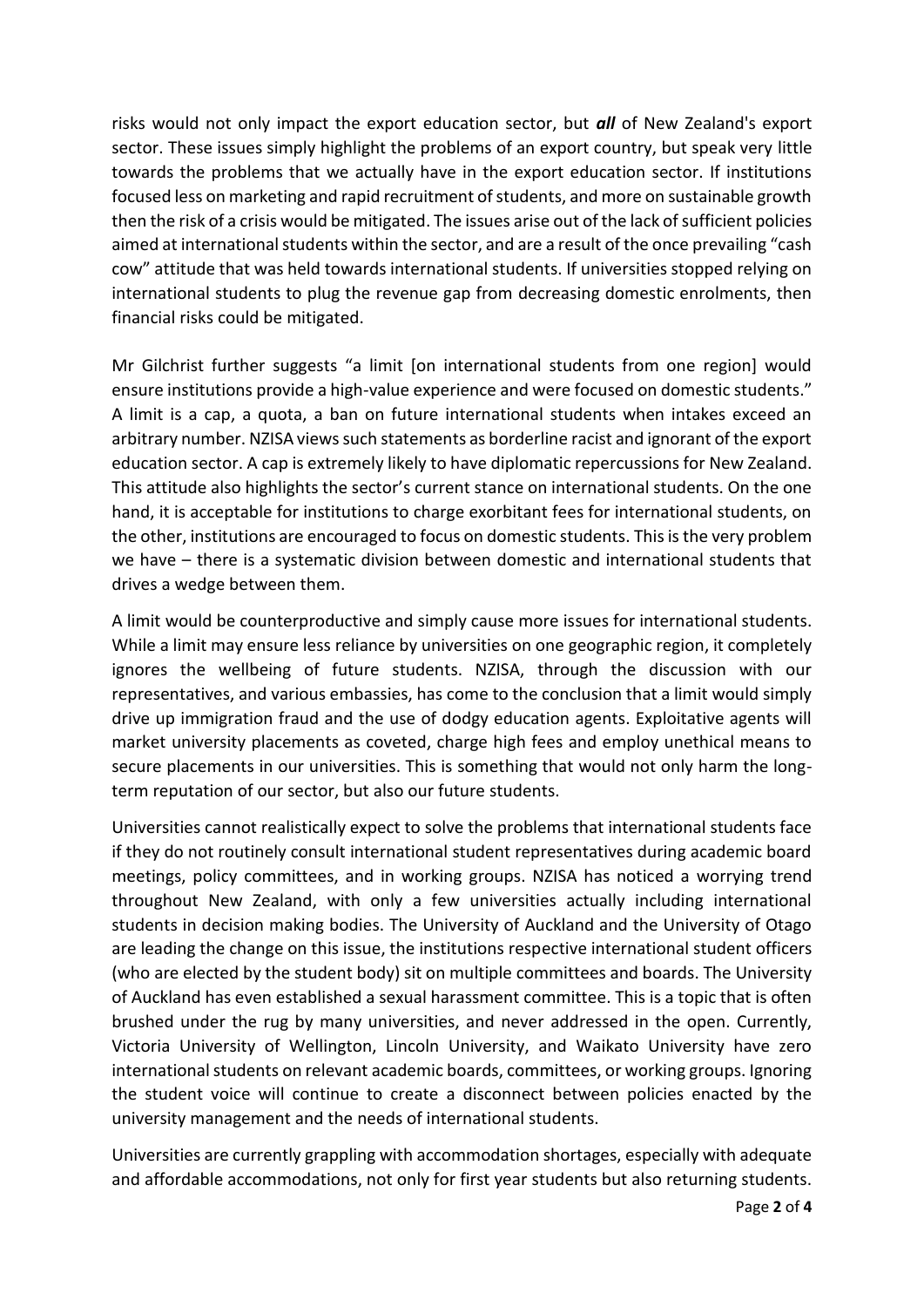International students have expressed difficulties finding accommodation during the summer period as they return to their home countries. They also face a secondary problem which is finding New Zealand referees for their tenancy applications. Many students are very alien to this process. These students are left with undesirable homes, ill-equipped with proper insulation. Victoria International Students' Association President, Denn Teo, states there are "issues of international students having the lack of understanding of their tenancy rights and being taken advantage of by landlords. This problem is still affecting current international students in Vic." International students are vulnerable to being exploited by unethical landlords due to the lack of tenancy rights awareness. Over the last 2 years, student associations around New Zealand have received multiple complaints, especially in the Auckland and Waikato regions, about students being exploited to the extremes of having their passports photocopied (and withheld), charged extremely high bonds, and blacklisted in the landlord communities when they approached the authorities. Universities that fail to provide adequate accommodation, and fail to educate on tenancy rights are vicariously contributing to this type of exploitation.

With the rise of international students' new problems become apparent within the space of student support and student health staff. Current university staff, student support staff, and health professionals lack professionalisation and culturally competencies to deal with international students. The influx of new cultures and religions in student populations requires trained staff that are culturally competent. Auckland University Students' Association International Student Officer, Afiqah Ramizi states "we're lacking in professional staff specific for international students (ie. In careers services, academic services, financial services)." Before more money is spent on marketing, universities should consider whether current students have adequate support from culturally competent staff. The NZISA Representative Council has determined that the number of frontline support staff and health staff is inadequate and that they struggle to cope with the current influx of internationals. Otago University Students' Association International Student Officer Sabrina Alhady states that "Complacency will only drag the sector down."

International students are in New Zealand for a New Zealand education. However, the policies at universities are not enough to promote assimilation between international students and domestic students. Universities do not have programmes that teach Te Reo Māori or introduce tikanga Māori to international students. Some Universities have begun remedying this issue through Noho Marae programmes, however, it would best benefit the sector if similar programmes were introduced nationwide. Another issue that student representatives have raised is that international students are segregated in university halls based on their nationality or ethnicity. This shows a clear lack of understanding of the needs and preferences of international students.

The above issues highlight that we have serious problems within the university sector, problems that must be addressed as the student numbers continue to grow. NZISA is disappointed that the TEU takes a stance purely on profit, rather than the wellbeing of students. A cap on student numbers would not "ensure institutions provided a high-value experience", as the experience is already hindered right now. What New Zealand is lacking is